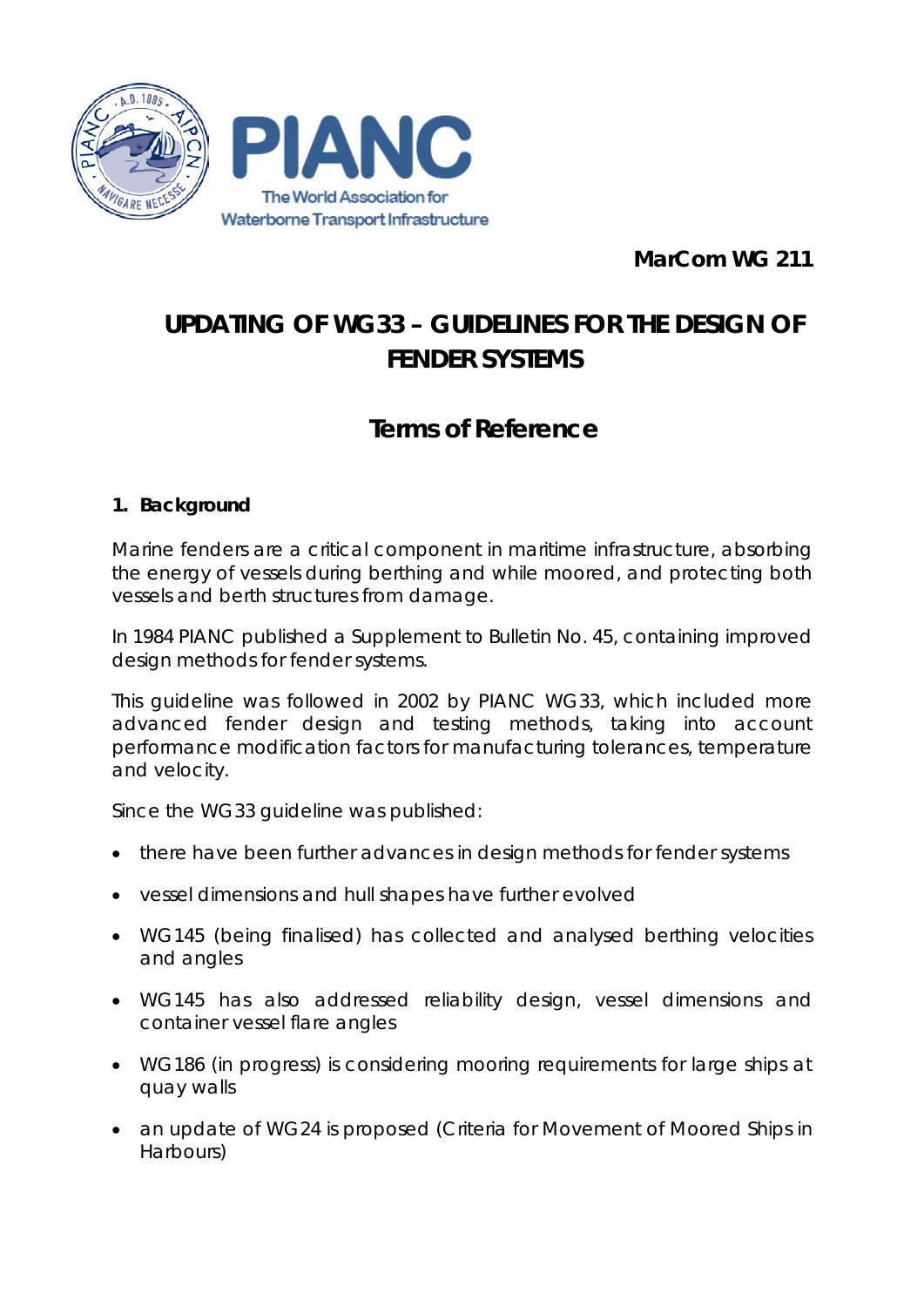- manufacturers have undertaken further research into fender materials, performance, durability and impacts of aging
- improvements to WG33 guidelines have been suggested by users, including improved fender testing and verification procedures, performance requirements for fender system elements and the addition of maintenance and repair guidelines
- automated mooring systems are increasingly being used in conjunction with conventional fender systems.

Under these circumstances it is proposed to update WG33.

#### **2. Objectives and Scope**

Prepare a general update of WG33, including:

- update the basis of design and design guidance in relation to:
	- o alignment with current practice including reliability design methods
	- o latest simulation software for evaluation of fender/vessel interaction
	- o recent vessel trends including increases in vessel sizes, developments in hull shapes and the implications for fender engagement
	- o vertical and horizontal forces on fenders
	- o hull pressures
	- o outline consideration of special issues applying to wheel fenders and foam filled fenders
- consider and incorporate relevant outcomes of other working groups including:
	- o WG145 in relation to analysis of berthing velocities and angles
	- o WG145 in relation to reliability design
	- o WG145 in relation to the problem of hull flare angles on large container vessels
	- o WG186 in relation to mooring requirements of large vessels at quay walls
	- o WG24 (update proposed) in relation to acceptable movements of vessels at berth
- review recent research by fender manufacturers and update guidance in relation to durability and performance, including: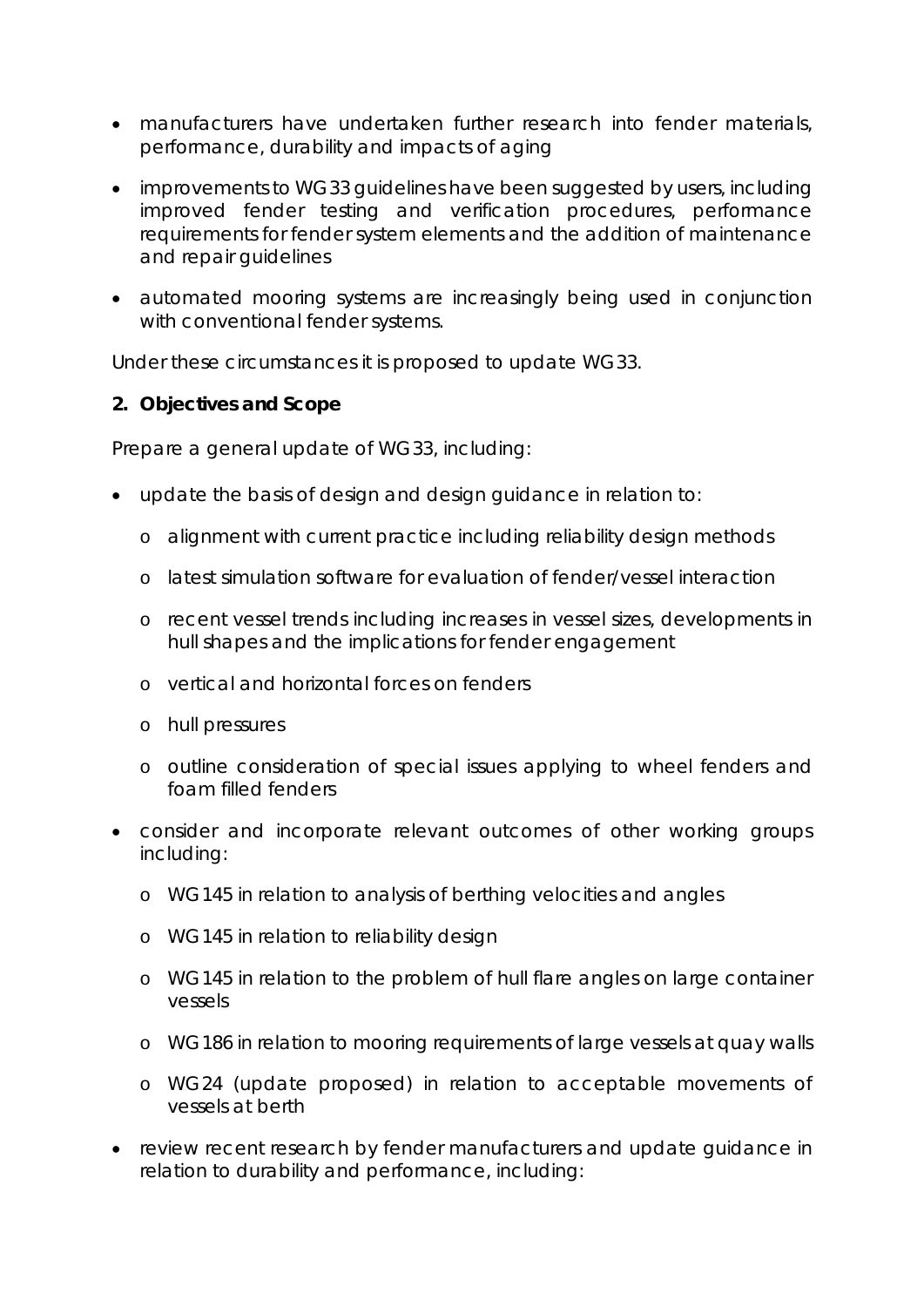- o fender materials composition and influence on performance factors
- o fender durability and causes of failure
- o impact of aging on fender performance and reactions
- review the WG33 guidance in relation to testing procedures for fender materials and fender performance, with specific reference to:
	- o representative scope of testing,
	- o consistency of test procedures and compliance in testing facilities,
	- o representative quality and quantity of samples to be tested,
	- o independence of testing and verification of fender materials and performance
- clarify that PIANC is not a fender certifying body and cannot endorse certification of compliance by third parties using the guidelines
- provide guidance on design of other fender system components including facing panels, chains and fixings
- provide guidance on durability, maintenance and repair of fender system components
- provide guidance on the implications of automated mooring systems used in conjunction with fender systems.

#### **3. Documents to be Reviewed**

Documents to be reviewed include, but are not limited to, the following:

- Report of the International Commission for Improving the Design of Fender Systems, Supplement to PIANC Bulletin No. 45, 1984
- Guidelines for the Design of Fender Systems, PIANC MarCom Working Group 33, 2002
- EAU Recommendations of the Committee for Waterfront Structures, Harbours and Waterways, 2004
- Technical Standards and Commentaries for Port and Harbour Facilities in Japan, 2009
- Spanish ROM 0.2-11, Recommendations for the Planning and Execution of Berthing and Mooring Works, 2011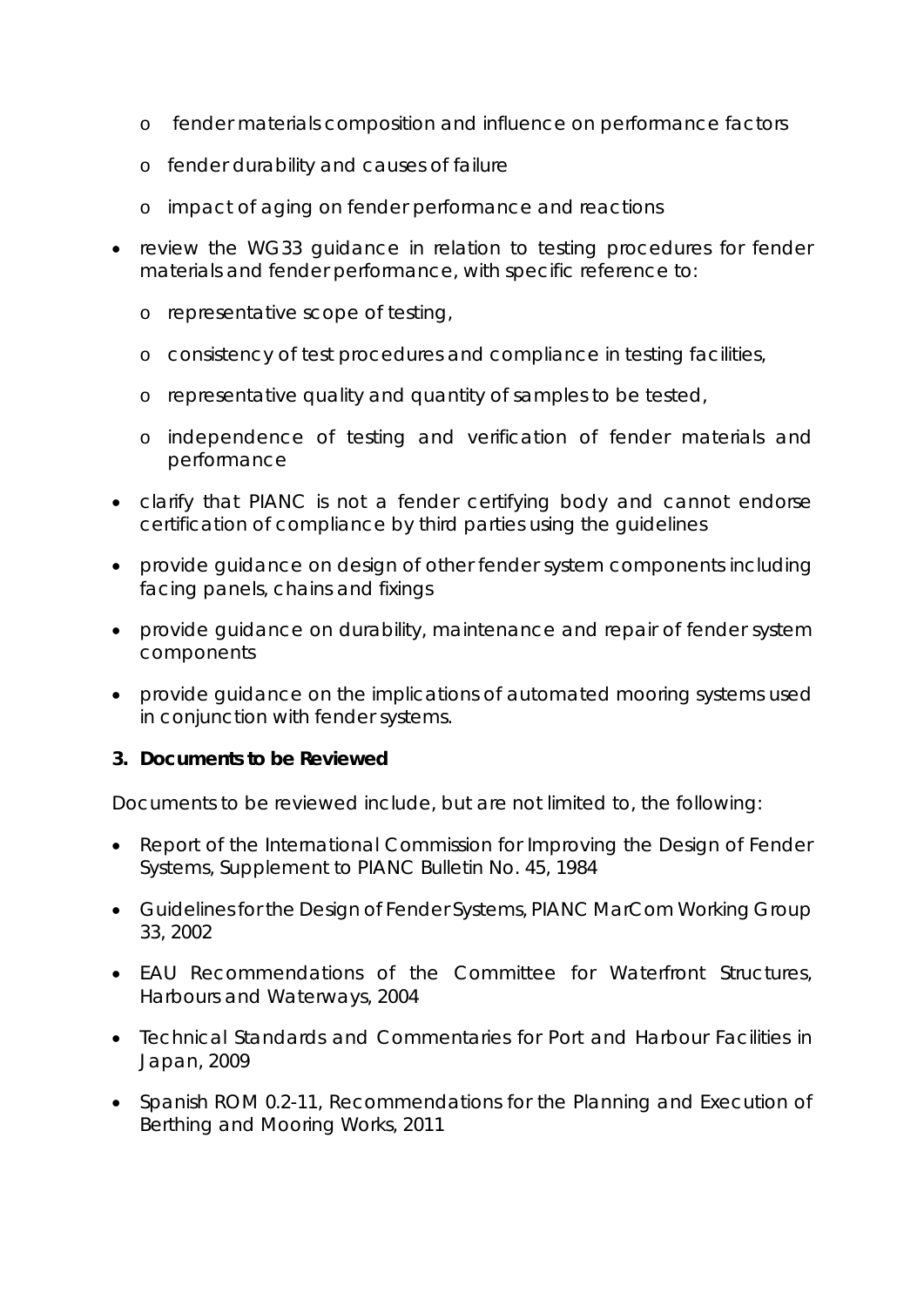- Code of Practice for Design of Fendering and Mooring Systems, Maritime Structures Part 4, BS6349, 2014.
- Berthing Velocities and Fender Design, PIANC MarCom Working Group 145 (in preparation)
- Criteria for Movement of Moored Ships in Harbours, PIANC MarCom Working Group 24, 1995 (update proposed)
- Mooring of Large Ships at Quay Walls, PIANC MarCom Working Group 186 (in preparation)
- Maintenance Guideline for Rubber Marine Fenders: Coastal Development Institute of Technology Library, No.40, 2013
- Recent technical papers and presentations including the following presented at the PIANC Australia Fender Workshop and PIANC/IEAust Ports and Coasts Conference, 2017:
	- o Approaches to Life Evaluation of Rubber Marine Fender, by H Akiyama, T Shiomi, K Shimizu, S Yamamoto, S Ueda, and T Kamada
	- o Life Evaluation of Fenders including Effect of Compounding Fillers, presentation by Hitoshi Akiyama, Bridgestone Corporation
	- o Large Vessel Profile and Fender System Design Study, presentation by Hitoshi Akiyama, Bridgestone Corporation
	- o Ensuring Fender Performance through Compression and Material Testing, presentation by Mishra Kumar, Trelleborg Marine Systems
	- o Fender Compression and Durability Testing First Hand Experience and Room for Improvement, presentation by Harvinder Singh, CH2M.

# **4. Intended Product**

The intended product is an update of WG33 providing concise and clear design guidance for fender systems, in alignment with current practice, together with updated guidance in relation to fender materials, performance, testing, durability and maintenance.

# **5. Working Group Membership**

Working Group members should be drawn from:

• Marine terminal owners/operators